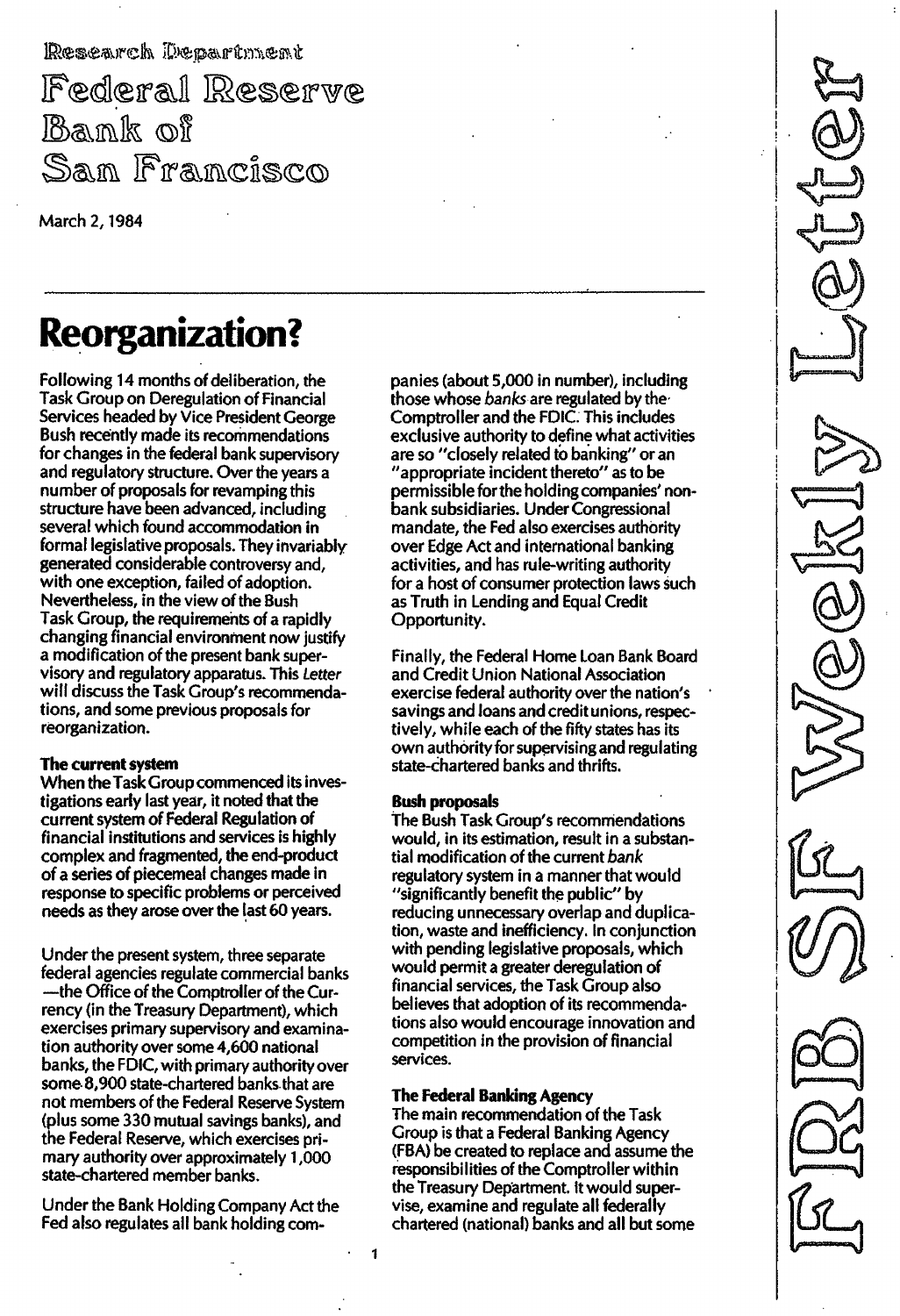Kesearch Mepartment

# Federal Reserve Bank of San Francisco

Opinions expressed in this newsletter do not necessarily reflect the views of the management of the Federal Reserve Bank of San Francisco. or of the Board of Governors of the Federal Reserve System. - - - - - - - - - - - - - , - - -

35 of the largest or "international class" bank holding companies whose lead bank is a national bank, It also would assurne, from the Board of Governors, authority to define those non-banking activities that are permissible for a holding company's non-bank subsidiaries,

For its part, the Fed would relinquish its present rule writing authority but would still be empowered to cornment on the proposed "permissible activities" (and implementing regulations) prior to their publication by the

FBA. And, by a vote of five of the seven membersof the Board of Governors, it cou Id veto the FBA's regulations if it determined that their adoption would (1) impair the stability of the U.S. banking system, or (2) have a seriously adverse effect on safe and sound financial practices.

#### The FDIC

The FDIC would be limited to activities related to its deposit insurance function, and would forego general supervisory authority over state-chartered banks. However, it would retain its authority to examine banks for insurance purposes, keeping the authority to deny or revoke insurance, and to set premium levels in relation to the riskiness of a bank's assets. In essence, this means that its examination activities would focus on troubled banks.

#### The Fed

The Fed would retain direct authority for supervising, examining and regulating some 50 so-called "international class" bank holding companies. These entities, which include the 35 whose lead bank is federally chartered and 15 whose lead bank is statechartered, are defined by the Bush Task Group as those which (1) own or control U.S. banks with foreign branches or "material" foreign banking subsidiaries; (2) have assets which aggregate more than a half percent of the assets of all (domestic) bank holding companies; or (3) are a foreign bank or a foreign holding company which owns or controls either a U.S. bank or a foreign bank with branches, agencies or banking subsidiaries in the United States.

In addition, the Fed initially would continue to regulate bank holding companies whose lead bank is state-chartered, and initially would assume responsibility (from the FDIC) for the supervision, examination and regulation of approximately 8,900 state-chartered non-member banks (which together with state member banks hold 40 percent of the total assets of banks in the U.s.).

#### "Certification" program

The word "initially" is significant because the Task Group recommendations postulate that "to the maximum degree practical and prudent," the Fed, in conjunction with the FBA and FDIC, is to establish a "certification" program specifying the criteria and standards under which state authorities would assume the responsiblity for exercising current federal examination and supervision authority over state chartered banks and bank holding companies.

The criteria and standards to be established for "certifying" a state authority are to be adopted by majority vote of a committee consisting of the FBA, the FRB, and the FDIC. The Board of Governors, "in consultation" with the other two agencies, would act on specific applications for certification by a state authority, but the FDIC could veto certification applications as well as the Board's certification decisions, and also could recommend the revocation of certification decisions at any time. Subsequent to the certification, the Board would exercise oversight authority including, in the case of state regulation of bank holding companies, the right to review and disapprove state decisions which are considered to be inconsistent with federal law or regulation. In the event or to the extent that a state is not certified, the Fed would exercise responsibility for the federal supervision and regulation of that state's banks and statechartered holding companies.

#### ... and the thrifts

Finally, recognizing that in an era of rapidly progressing deregulation and homogenization of financial services the differences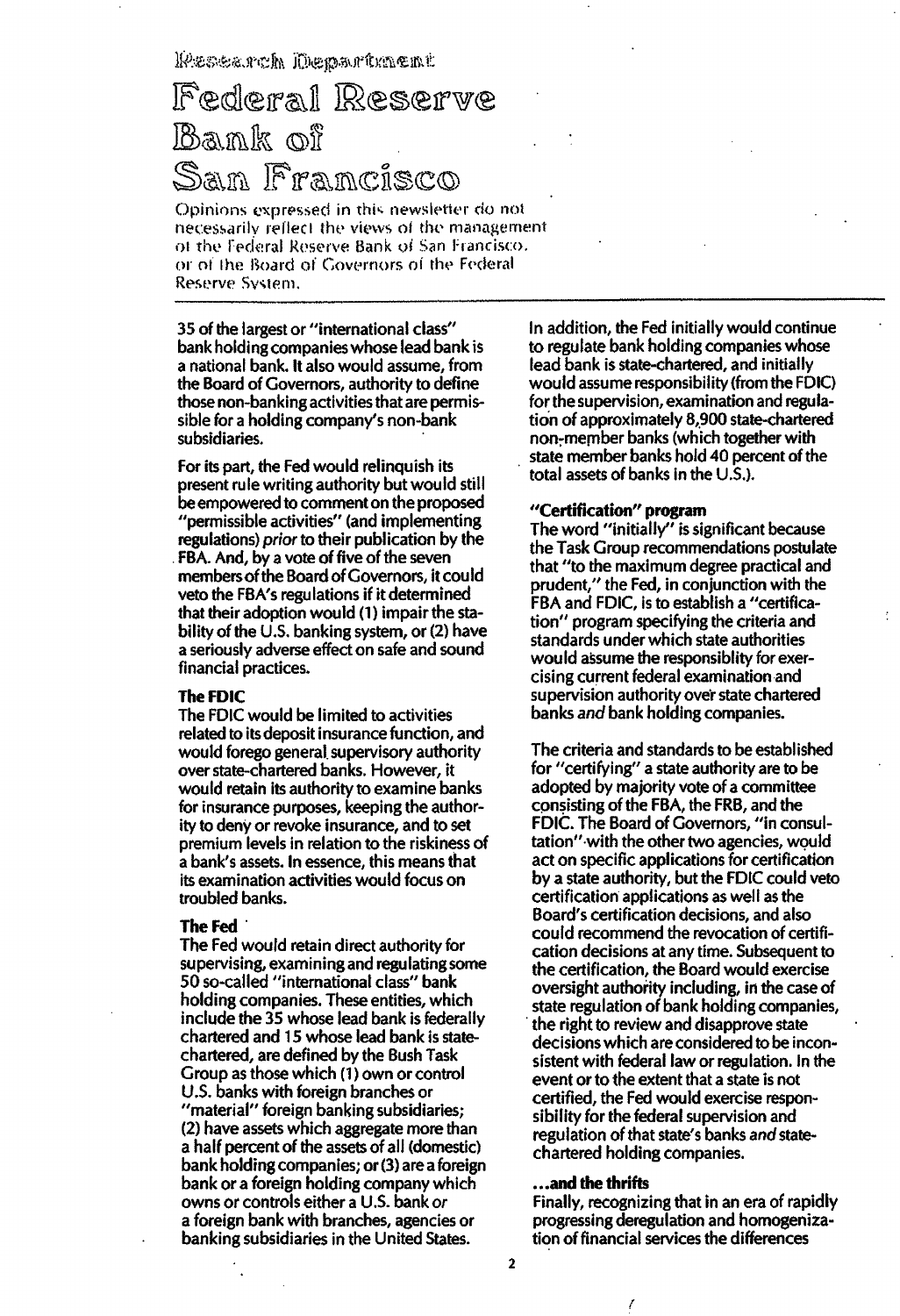# MONETARY POLICY OBJECTIVES FOR 1984

Federal Reserve Chairman Paul Volcker presented a report to the Congress on the Federal Reserve's monetary policy objectives for 1984 on February 7. The report includes a summary of the Federal Reserve's monetary policy plans along with a review of economic and financial developments in 1 983 and the economic outlook in 1984. Single or multiple copies of the report can be obtained upon request from the Public Information Department, Federal Reserve Bank of San Francisco, P.O. Box 7702, San Francisco, CA 941 20. Phone (415) 974-2246.

between commercial banks and thrifts rapidly is being obliterated, the Task Group recommends that the nation's savings and loan associations continue to be subject to supervision and regulation by the Federal Home Loan Bank Board only if they maintain a given proportion (not specified) of their assets in the financing of housing.

In summary, while none of the existing federal banking agencies would be eliminated, adoption of the Task Group's recommendations would result in a substantial reallocation of the three banking agencies' present functions, including a reduction from three to two in the numberof agencies involved in day-to-day supervision.

#### Past efforts at reform

Recent history is littered with the bones of numerous proposals to revamp the supervisory and regulatory structure. Consolidation of bank supervisory and regulatory functions into the Fed was recommended in 1949 by the Hoover Commission and by the Commission on Money and Credit in 1 961 , except that the latter advocated a separate agency to supervise all federal thrift institutions. In 1962, President Kennedy's Advisory Committee on Banking (the "Saxon Committee") recommended that the Fed be divested of aI/ supervisory and regulatory responsibilities except those pertaining to monetary policy. In the same year, Governor Robertson proposed the establishment of a single Federal Banking Commission to handle all supervisory and regulatory matters (on which the Fed would have one member), thereby limiting the Fed to the conduct of monetary policy.

In 1974, Chairman Burns of the Board of Governors called the bank supervisory system "a jurisdictional tangle that boggles the mind" but warned of the threat to innovation and flexibility that would result from the concentration of power in a single regulatory agency. The Financial Institutions Regulation Act, enacted late in 1 978, established the inter-agency Federal Financial

Institutions Examination Council to solve this problem. However, the Council recently was criticized by the General Accounting Office for not having achieved its objectives of bringing about greater uniformity in examination and supervisory procedures and reporting forms among its member agencies.

#### Initial response

The Task Group's recommendations by all counts will be drafted into legislative form for submission to the Congress fairly soon, and will have the endorsement of the Administration. Chairman Volcker has said that the recommendations "adequately reflect the concerns of the Federal Reserve" for maintaining an effective presence in the supervisory and regulatory process. This is essential, he noted, to the implementation of the System's other responsibilities, inasmuch as monetary policy and supervisory and regulatory policies all affect bank liquidity and the viability of the financial structure.

Nevertheless, the denouement of the Task Group's recommendations is uncertain, as the reception they have received in the Congress thus far has been less than overwhelmingly enthusiastic.

Senate Banking Chairman Jake Garn (R-UT) credits the proposals as a "heck of a good starting point," but questions the need for the Fed to be directly involved in regulatory matters in order to conduct monetary policy; he also argues that Congress should decide what services institutions should be allowed to offer "before we decide who regulates." The Senate Banking Committee's ranking minority member, William Proxmire (O-WI), has called the Task Group proposals "an ill-disguised power grab over bank regulation by the Reagan Administration." Others still ask "what consolidation?", while yet others appear inclined toward the traditional view, "if it isn't broken, don't fix it."

Verle B. Johnston

, ---<br>, ---- $\underline{\mathbb{G}}$